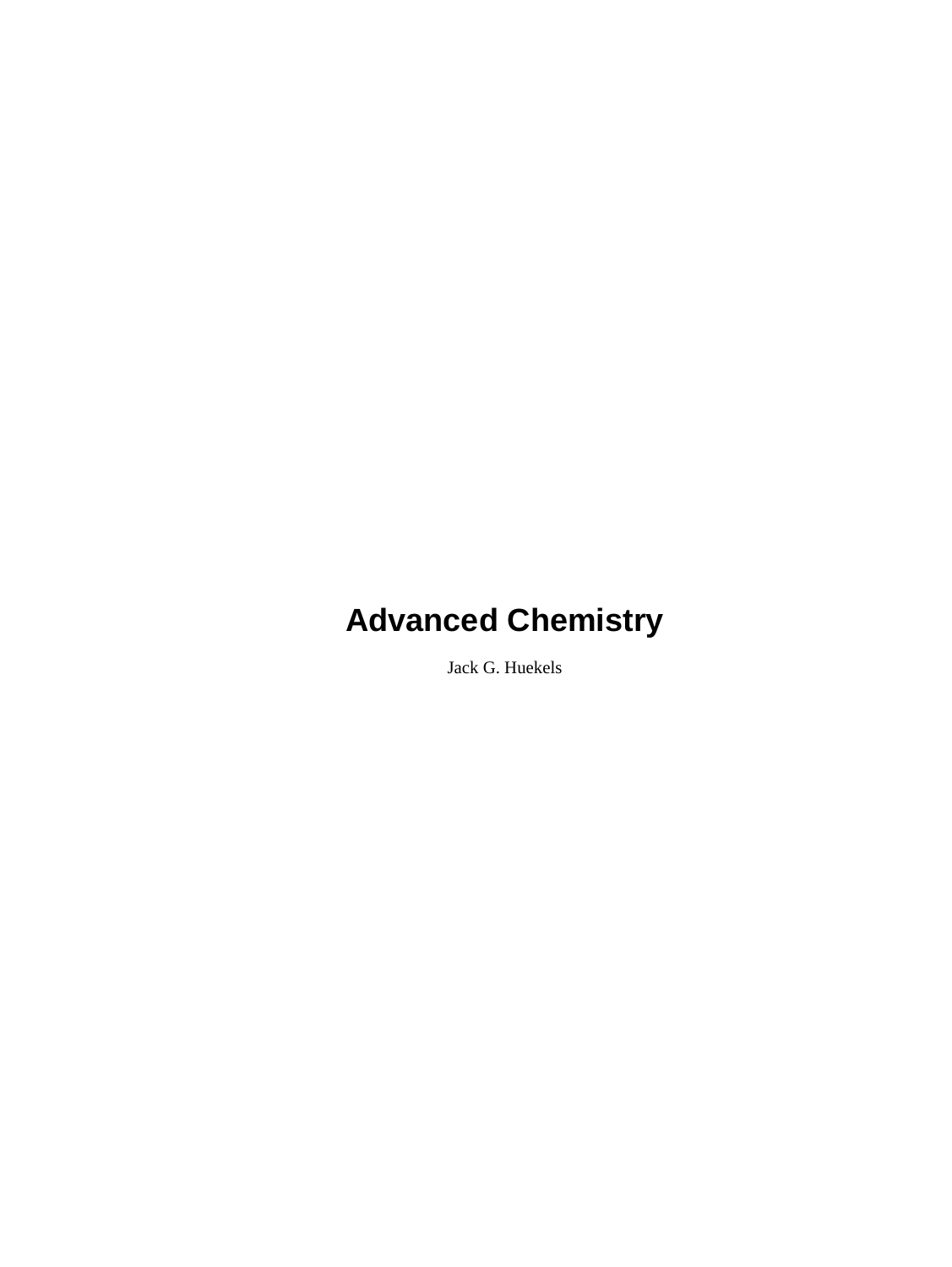# **Table of Contents**

| <b>Advanced Chemistry.</b> |  |
|----------------------------|--|
| Iack G-<br>Hueke           |  |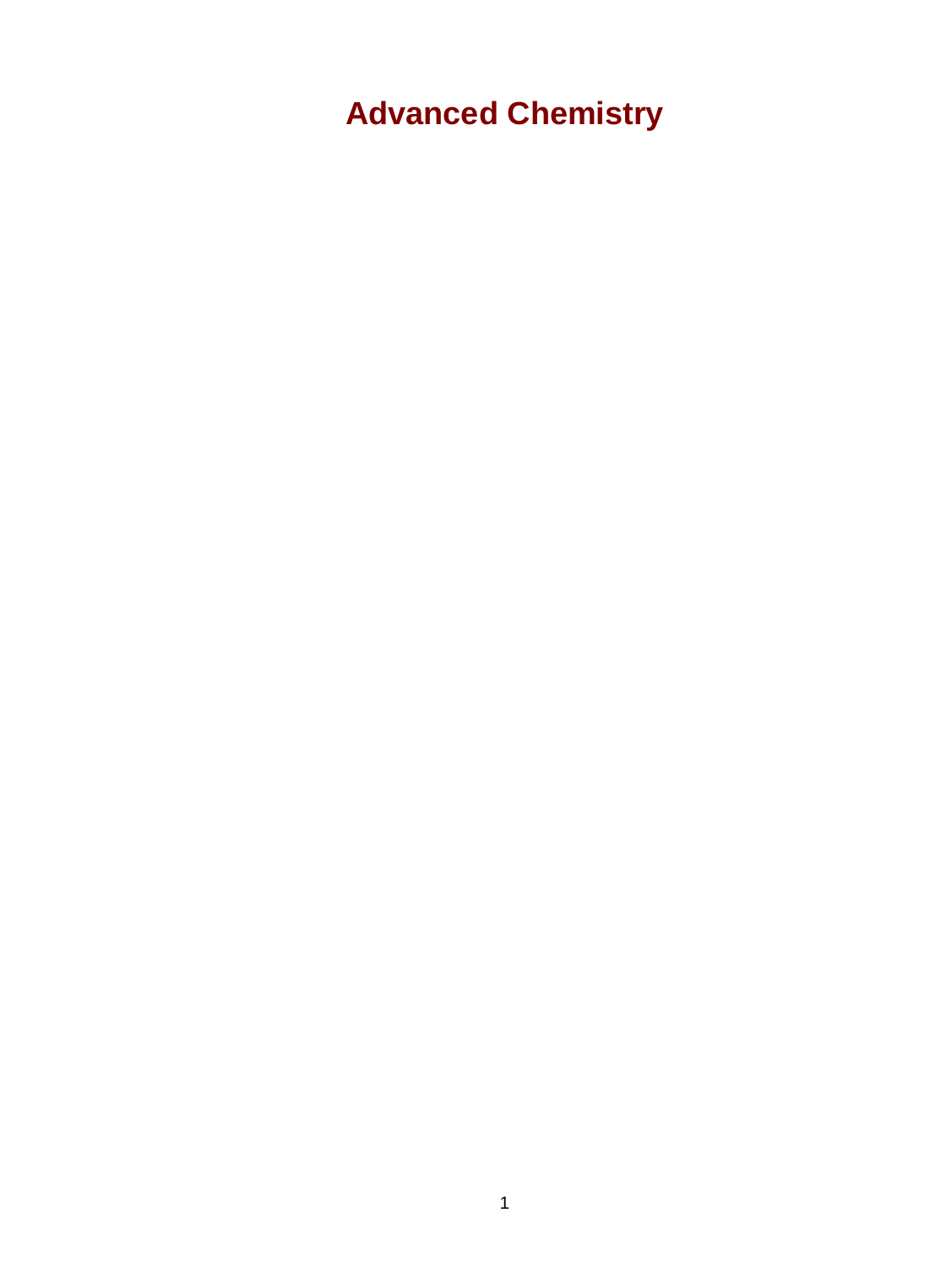## **Jack G. Huekels**

<span id="page-3-0"></span> This page formatted 2007 Blackmask Online. http://www.blackmask.com

Produced by Greg Weeks, Stephen Blundell and the Online Distributed Proofreading Team at http://www.pgdp.net

#### ADVANCED CHEMISTRY By JACK G. HUEKELS

#### *There is a lot of entertainment and also a great deal of truth in this story. We recommend it highly.*

 Professor Carbonic was diligently at work in his spacious laboratory, analyzing, mixing and experimenting. He had been employed for more than fifteen years in the same pursuit of happiness, in the same house, same laboratory, and attended by the same servant woman, who in her long period of service had attained the plumpness and respectability of two hundred and ninety pounds.

[Illustration: The electric current lighted up everything in sight!]

 "Mag Nesia," called the professor. The servant's name was Maggie Nesia—Professor Carbonic had contracted the title to save time, for in fifteen years he had not mounted the heights of greatness; he must work harder and faster as life is short, and eliminate such shameful waste of time as putting the "gie" on Maggie.

"Mag Nesia!" the professor repeated.

The old woman rolled slowly into the room.

"Get rid of these and bring the one the boy brought today."

He handed her a tray containing three dead rats, whose brains had been subjected to analysis.

"Yes, Marse," answered Mag Nesia in a tone like citrate.

 The professor busied himself with a new preparation of zinc oxide and copper sulphate and sal ammoniac, his latest concoction, which was about to be used and, like its predecessors, to be abandoned.

 Mag Nesia appeared bringing another rat, dead. The professor made no experiments on live animals. He had hired a boy in the neighborhood to bring him fresh dead rats at twenty−five cents per head.

 Taking the tray he prepared a hypodermic filled with the new preparation. Carefully he made an incision above the right eye of the carcass through the bone. He lifted the hypodermic, half hopelessly, half expectantly. The old woman watched him, as she had done many times before, with always the same pitiful expression. Pitiful, either for the man himself or for the dead rat. Mag Nesia seldom expressed her views.

 Inserting the hypodermic needle and injecting the contents of the syringe, Professor Carbonic stepped back.

#### *Prof. Carbonic Makes a Great Discovery*

 "Great Saints!" His voice could have been heard a mile. Slowly the rat's tail began to point skyward; and as slowly Mag Nesia began to turn white. Professor Carbonic stood as paralyzed. The rat trembled and moved his feet. The man of sixty years made one jump with the alacrity of a boy of sixteen, he grabbed the enlivened animal, and held it high above his head as he jumped about the room.

 Spying the servant, who until now had seemed unable to move, he threw both arms around her, bringing the rat close to her face. Around the laboratory they danced to the tune of the woman's shrieks. The professor held on, and the woman yelled. Up and down spasmodically on the laboratory floor came the two hundred and ninety pounds with the professor thrown in.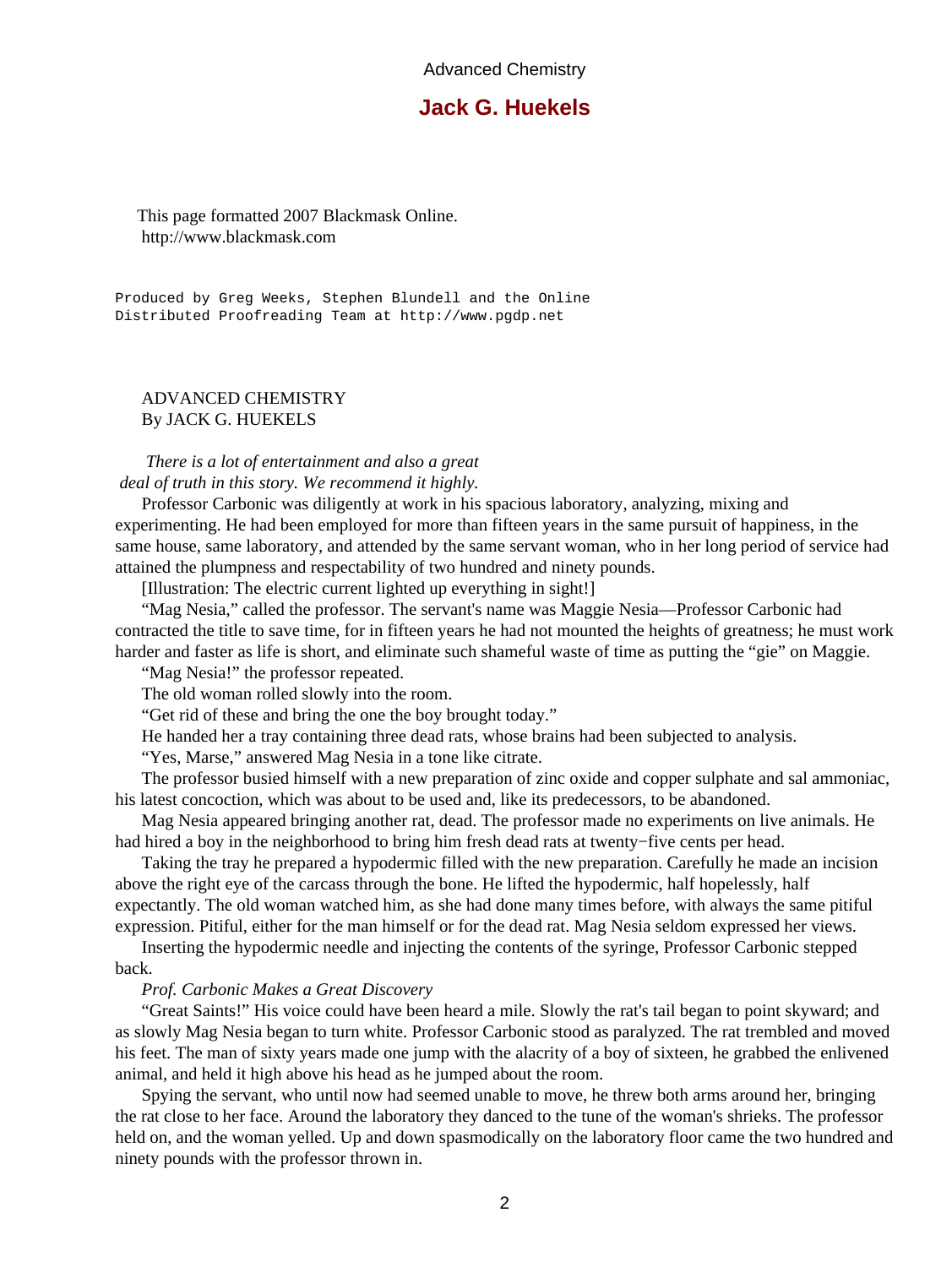Bottles tumbled from the shelves. Furniture was upset. Precious liquids flowed unrestrained and unnoticed. Finally the professor dropped with exhaustion and the rat and Mag Nesia made a dash for freedom.

Early in the morning pedestrians on Arlington Avenue were attracted by a sign in brilliant letters.

 Professor Carbonic early in the morning betook himself to the nearest hardware store and purchased the tools necessary for his new profession. He was an M.D. and his recently acquired knowledge put him in a position to startle the world. Having procured what he needed he returned home.

\* \* \* \* \*

 Things were developing fast. Mag Nesia met him at the door and told him that Sally Soda, who was known to the neighborhood as Sal or Sal Soda generally, had fallen down two flights of stairs, and to use her own words was "Putty bad." Sal Soda's mother, in sending for a doctor, had read the elaborate sign of the new enemy of death, and begged that he come to see Sal as soon as he returned.

 Bidding Mag Nesia to accompany him, he went to the laboratory and secured his precious preparation. Professor Carbonic and the unwilling Mag Nesia started out to put new life into a little Sal Soda who lived in the same block.

 Reaching the house they met the family physician then attendant on little Sal. Doctor X. Ray had also read the sign of the professor and his greeting was very chilly.

"How is the child?" asked the professor.

"Fatally hurt and can live but an hour." Then he added, "I have done all that can be done."

"All that *you* can do," corrected the professor.

With a withering glance, Doctor X. Ray left the room and the house. His reputation was such as to admit of no intrusion.

\* \* \* \* \*

 "I am sorry she is not dead, it would be easier to work, and also a more reasonable charge." Giving Mag Nesia his instruments he administered a local anesthetic; this done he selected a brace and bit that he had procured that morning. With these instruments he bored a small hole into the child's head. Inserting his hypodermic needle, he injected the immortal fluid, then cutting the end off a dowel, which he had also procured that morning, he hammered it into the hole until it wedged itself tight.

 Professor Carbonic seated himself comfortably and awaited the action of his injection, while the plump Mag Nesia paced or rather waddled the floor with a bag of carpenter's tools under her arm.

The fluid worked. The child came to and sat up. Sal Soda had regained her pep.

 "It will be one dollar and twenty−five cents, Mrs. Soda," apologized the professor. "I have to make that charge as it is so inconvenient to work on them when they are still alive."

 Having collected his fee, the professor and Mag Nesia departed, amid the ever rising blessings of the Soda family.

\* \* \* \* \*

At 3:30 P.M. Mag Nesia sought her employer, who was asleep in the sitting room.

"Marse Paul, a gentleman to see you."

The professor awoke and had her send the man in.

The man entered hurriedly, hat in hand. "Are you Professor Carbonic?"

"I am, what can I do for you?"

 "Can you——?" the man hesitated. "My friend has just been killed in an accident. You couldn't——" he hesitated again.

"I know that it is unbelievable," answered the professor. "But I can."

\* \* \* \* \*

 Professor Carbonic for some years had suffered from the effects of a weak heart. His fears on this score had recently been entirely relieved. He now had the prescription—Death no more! The startling discovery, and the happenings of the last twenty−four hours had begun to take effect on him, and he did not wish to make another call until he was feeling better.

 "I'll go," said the professor after a period of musing. "My discoveries are for the benefit of the human race, I must not consider myself."

He satisfied himself that he had all his tools. He had just sufficient of the preparation for one injection;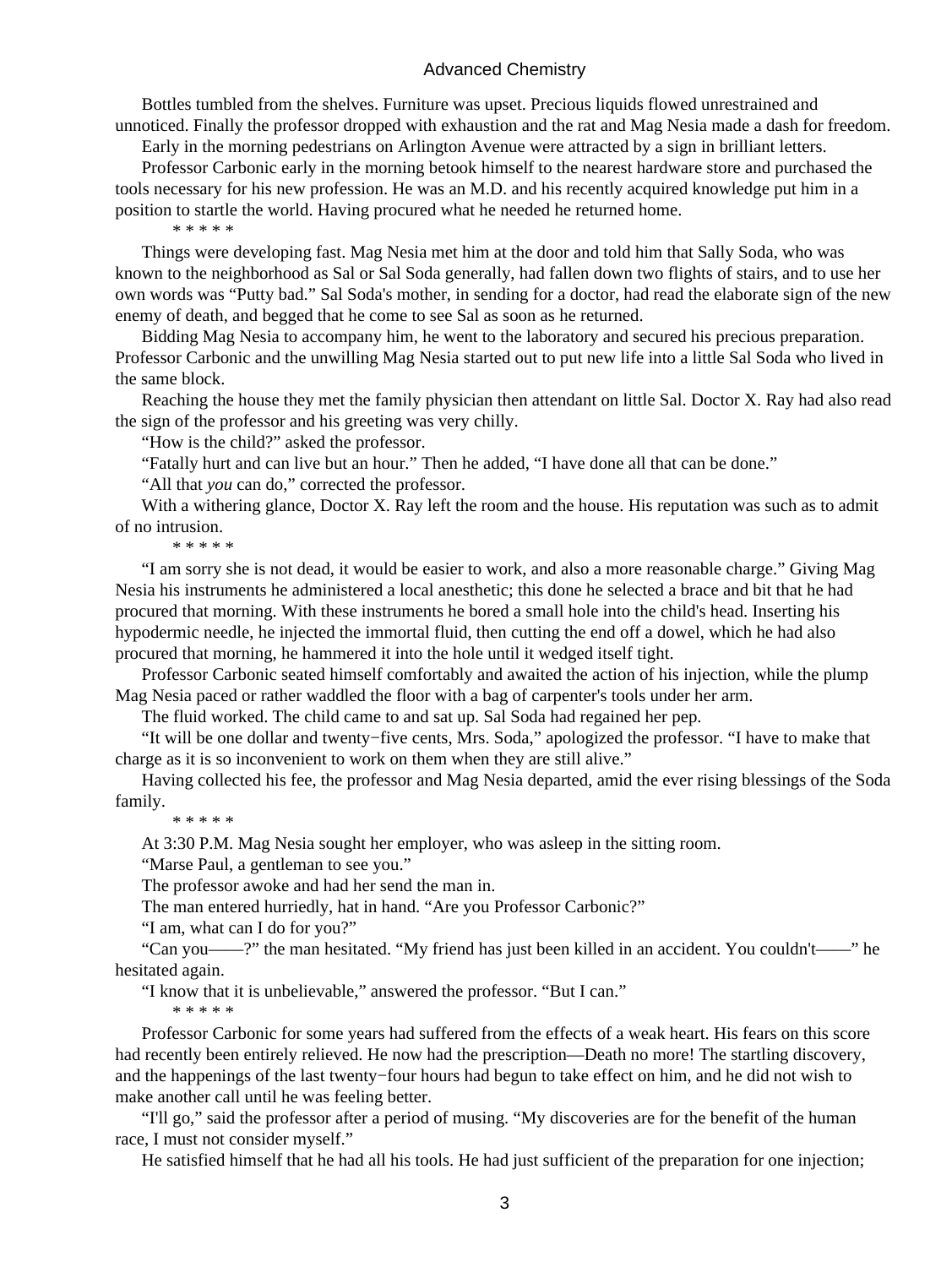this, he thought, would be enough; however, he placed in his case, two vials of different solutions, which were the basis of his discovery. These fluids had but to be mixed, and after the chemical reaction had taken place the preparation was ready for use.

 He searched the house for Mag Nesia, but the old servant had made it certain that she did not intend to act as nurse to dead men on their journey back to life. Reluctantly he decided to go without her.

"How is it possible!" exclaimed the stranger, as they climbed into the waiting machine.

"I have worked for fifteen years before I found the solution," answered the professor slowly.

 "I cannot understand on what you could have based a theory for experimenting on something that has been universally accepted as impossible of solution."

 "With electricity, all is possible; as I have proved." Seeing the skeptical look his companion assumed, he continued, "Electricity is the basis of every motive power we have; it is the base of every formation that we know." The professor was warming to the subject.

"Go on," said the stranger, "I am extremely interested."

 "Every sort of heat that is known, whether dormant or active, is only one arm of the gigantic force electricity. The most of our knowledge of electricity has been gained through its offspring, magnetism. A body entirely devoid of electricity, is a body dead. Magnetism is apparent in many things including the human race, and its presence in many people is prominent."

"But how did this lead to your experiments?"

 "If magnetism or motive force, is the offspring of electricity, the human body must, and does contain electricity. That we use more electricity than the human body will induce is a fact; it is apparent therefore that a certain amount of electricity must be generated within the human body, and without aid of any outside forces. Science has known for years that the body's power is brought into action through the brain. The brain is our generator. The little cells and the fluid that separate them, have the same action as the liquid of a wet battery; like a wet battery this fluid wears out and we must replace the fluid or the sal ammoniac or we lose the use of the battery or body. I have discovered what fluid to use that will produce the electricity in the brain cells which the human body is unable to induce."

"We are here," said the stranger as he brought the car to a stop at the curb.

"You are still a skeptic," noting the voice of the man. "But you shall see shortly."

 The man led him into the house and introduced him to Mrs. Murray Attic, who conducted him to the room where the deceased Murray Attic was laid.

 Without a word the professor began his preparations. He was ill, and would have preferred to have been at rest in his own comfortable house. He would do the work quickly and get away.

\* \* \* \* \*

 Selecting a gimlet, he bored a hole through the skull of the dead man; inserting his hypodermic he injected all the fluid he had mixed. He had not calculated on the size of the gimlet and the dowels he carried would not fit the hole. As a last resource he drove in his lead pencil, broke it off close, and carefully cut the splinters smooth with the head.

"It will be seventy−five cents, madam," said the professor as he finished the work.

\* \* \* \* \*

 Mrs. Murray Attic paid the money unconsciously; she did not know whether he was embalming her husband or just trying the keenness of his new tools. The death had been too much for her.

 The minutes passed and still the dead man showed no signs of reviving. Professor Carbonic paced the floor in an agitated manner. He began to be doubtful of his ability to bring the man back. Worried, he continued his tramp up and down the room. His heart was affecting him. He was tempted to return the seventy–five cents to the prostrate wife when—THE DEAD MAN MOVED!

 The professor clasped his hands to his throat, and with his head thrown back dropped to the floor. A fatal attack of the heart.

 He became conscious quickly. "The bottles there," he whispered. "Mix—, make injection." He became unconscious again.

 The stranger found the gimlet and bored a hole in the professor's head, hastily seizing one of the vials, he poured the contents into the deeply made hole. He then realized that there was another bottle.